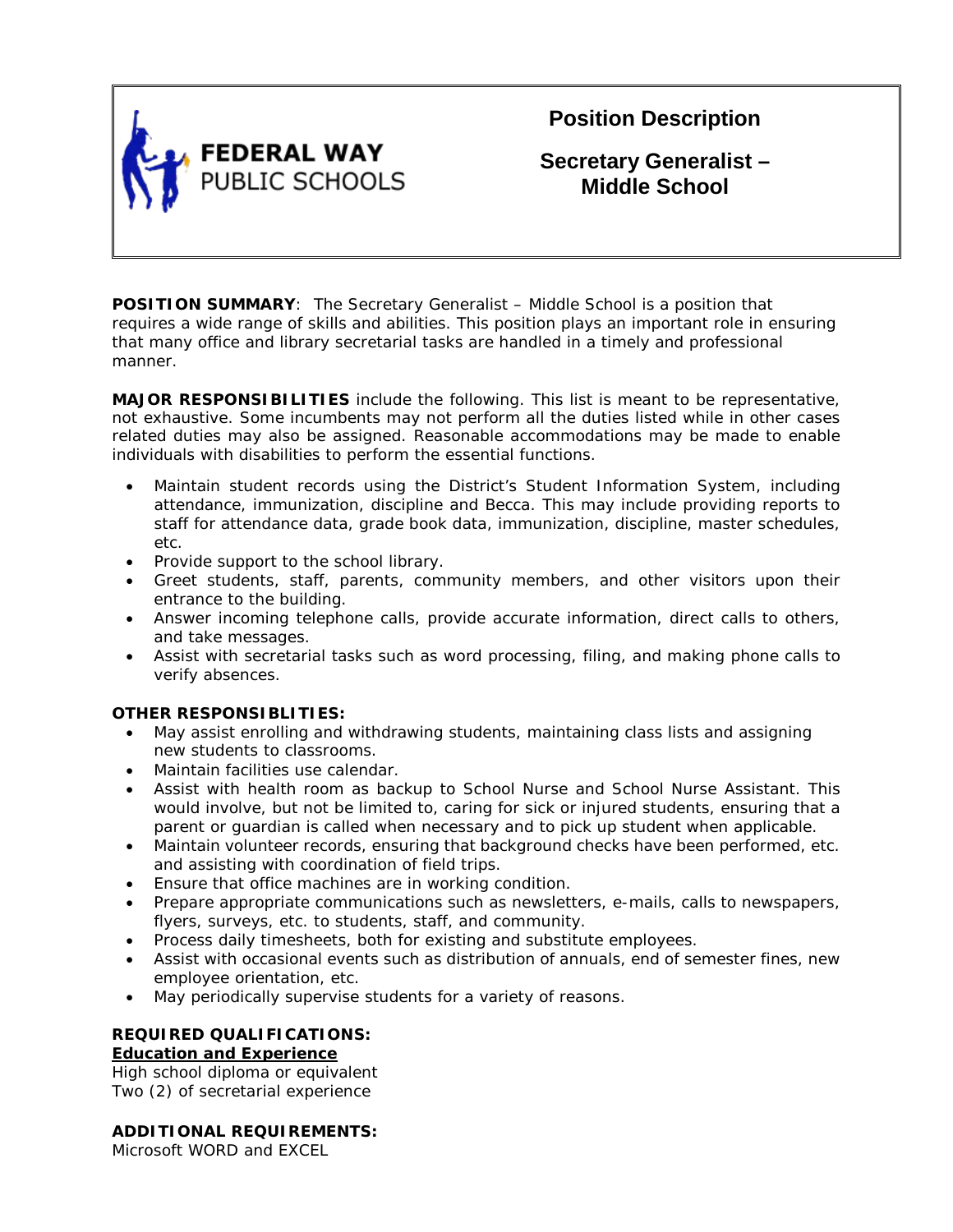Database Management Positive evaluations

### **PREFERRED QUALIFICATIONS:**

District's student information system Microsoft Publisher, or other newsletter software

### **CONDITION OF EMPLOYMENT:**

Criminal background clearance Valid Washington State Driver's License Work scheduled hours on a consistent basis.

### **KNOWLEDGE OF:**

School board policies and procedures Database Management Basic Microsoft WORD and EXCEL

### **ABILITY TO:**

Demonstrate proficiency with an e-mail system

Demonstrate basic knowledge modern technology and willingness and ability to increase knowledge to proficiency

Perform job responsibilities efficiently and independently without close supervision Pay strict attention to detail

Speak, read and follow written or verbal communications

Exhibit proper phone etiquette

Practice effective safety and security within individual work routines

Develop and maintain positive customer relations with staff students, parents, and the public in a multicultural and multiracial community.

Work collaboratively with District staff and promote teamwork with co-workers

Remain flexible; able to cope with frequent interruptions as part of a daily routine, multi-task and shift priorities to meet required deadlines

Practice ethical and professional standards of conduct including the requirements of confidentiality

Abide by Federal Way Public Schools' Policies and Procedures

Perform the essential functions of the job with or without reasonable accommodations

### **REQUIRED KNOWLEDGE, SKILLS AND ABILITIES RELATED TO CULTURAL COMPETENCE AND EQUITY:**

Knowledge/awareness of own cultural identity and how this influences behavior, and desire to learn about the cultural identity of others.

Ability to establish and nurture an environment that promotes cultural competence and equitable treatment of staff, students, and patrons of the District.

Ability to understand and hold self and others accountable for promoting the Federal Way Public Schools' commitment to "Each Scholar: A Voice. A Dream. A Bright Future."

Ability to recognize that each person is a unique individual even as we celebrate their group cultural heritage.

**PHYSICAL DEMANDS:** The physical demands described here are representative of those that must be met by an employee to successfully perform the essential functions of this job. Reasonable accommodations may be made to enable individuals with disabilities to perform the essential functions.

While performing the duties of this job, the employee will regularly stand and walk, bend neck and back, use hands for repetitive grasping and pushing/pulling. The employee will constantly be required to sit for extended periods of time and use a computer screen and keyboard. The